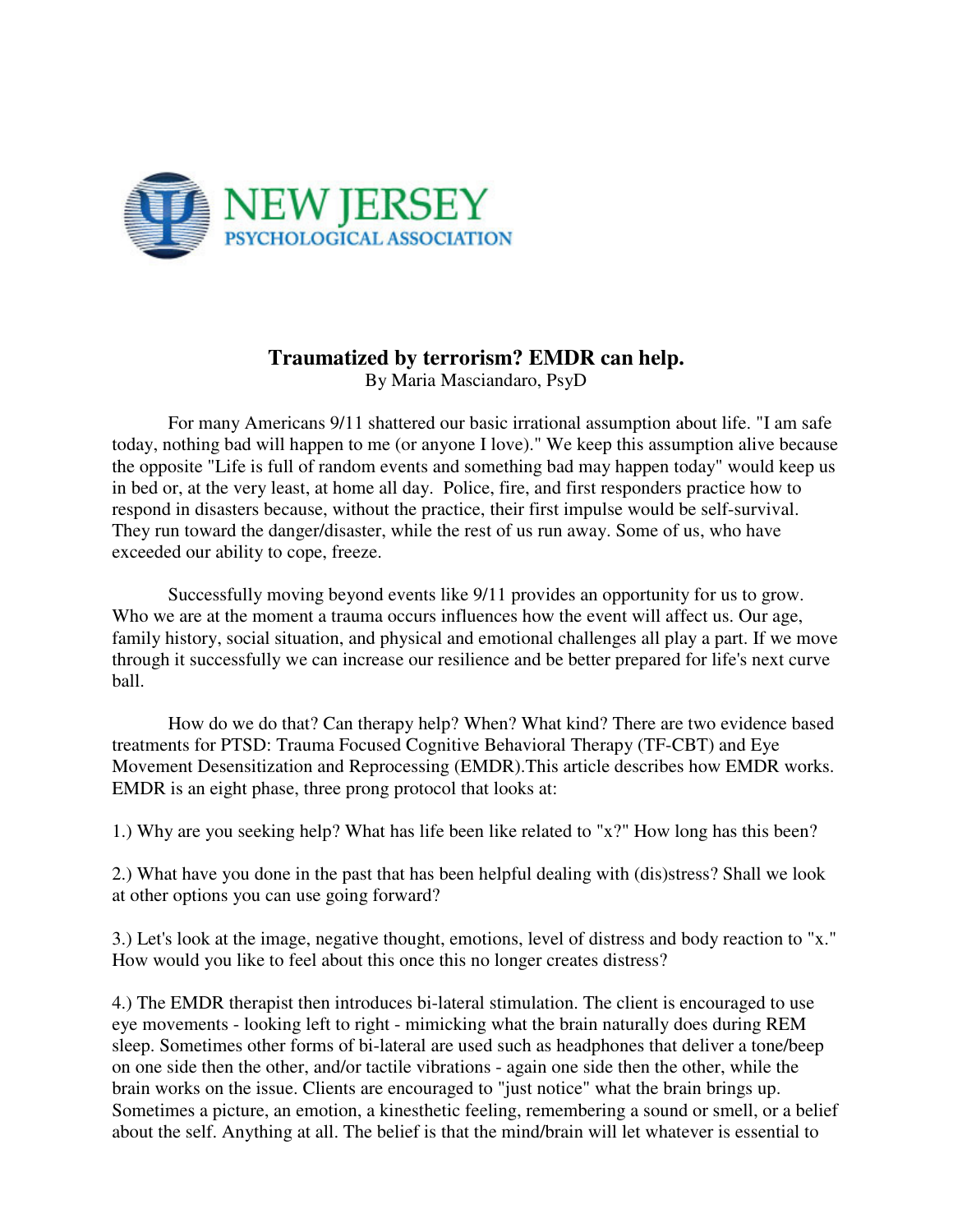address come into focus.

5.) How exactly the brain is able to "update" the memory network - seeing the past with an anchor firmly in the present - is not known. We do know we stress "working memory" by this process and allow the brain to modify the dysfunctional memory network, helping the mind "own" a more adaptive response. It is often not a linear process and the therapist uses statements such as "What would you say to a friend who told you ..." or "I'm confused. Can a child control an adult's reaction? ..." to help the client look more objectively at their situation.

6.) Making sure the body agrees that the distress is resolved by scanning the body and noticing any distress.

7.) Creating a strong closure for each session. The therapist may help the client develop the idea of a container. A place where all of the things that are still disturbing can be placed until the client is ready to work on them. Very literally we ask the client to imagine a container of any dimension they may need: a treasure chest, bank vault, cave in the side of a mountain etc. We vivify all the attributes of such a container: size, color, texture of outside and inside, how it is secured, where it is kept. The purpose is to use the container to set aside the work yet to be addressed. If they have distressing thoughts/feelings/memories in between sessions, they are encouraged to place them in the container.

8.) Re-evaluating. These steps are followed for the present issue, past sources of the problem, and potential situations in the future where the problem might present itself again.

 Within the EMDR framework there are several protocols designed specifically for Recent Trauma. The eight phases are changed a bit. In the US, the Recent Traumatic Episode Protocol (R-TEP) has been used in Alabama following the tornados, Arizona after the wildfires, Boston after the marathon bombings, after Sandy Hook, and Hurricane Sandy to name a few instances. In addition to working with an individual client, a Group Trauma Episode Protocol (GTEP) has been developed and used in several countries e.g., with the Syrian refugees in Turkey and the survivors of the earthquake in Italy. Here in the US it is being used in Orlando, following the nightclub shooting, as well as with a family who was present in Nice for the mass killing.

 And, it's not just about the event itself. When we look back on a trauma once we are safe, we often focus on how we could/should have avoided the event; the "would-a, should-a, coulda." In addition, the event often has fallout changing our routine afterward. So, the before and after become part of the "traumatic episode." In R-TEP (Recent Traumatic Episode Protocol) the client defines the beginning of the episode. This is often hours before or even the day before the actual event occurred. For example, a woman who discovered that her boyfriend hung himself felt guilty that the night before this occurred, she was dismissive and self-centered. She felt that if she had paid more attention he would not have killed himself. This was important to address in therapy.

 Basic EMDR, R-TEP, and GTEP all work to identify the issue, and break it into pieces that can be assimilated safely. People are taught ways of dealing with their physical reactions such as intense anxiety, rapid heartbeat, and shortness of breath. As the therapy progresses they can eventually talk about what occurred calmly, ending intrusive thoughts, nightmares, etc. It